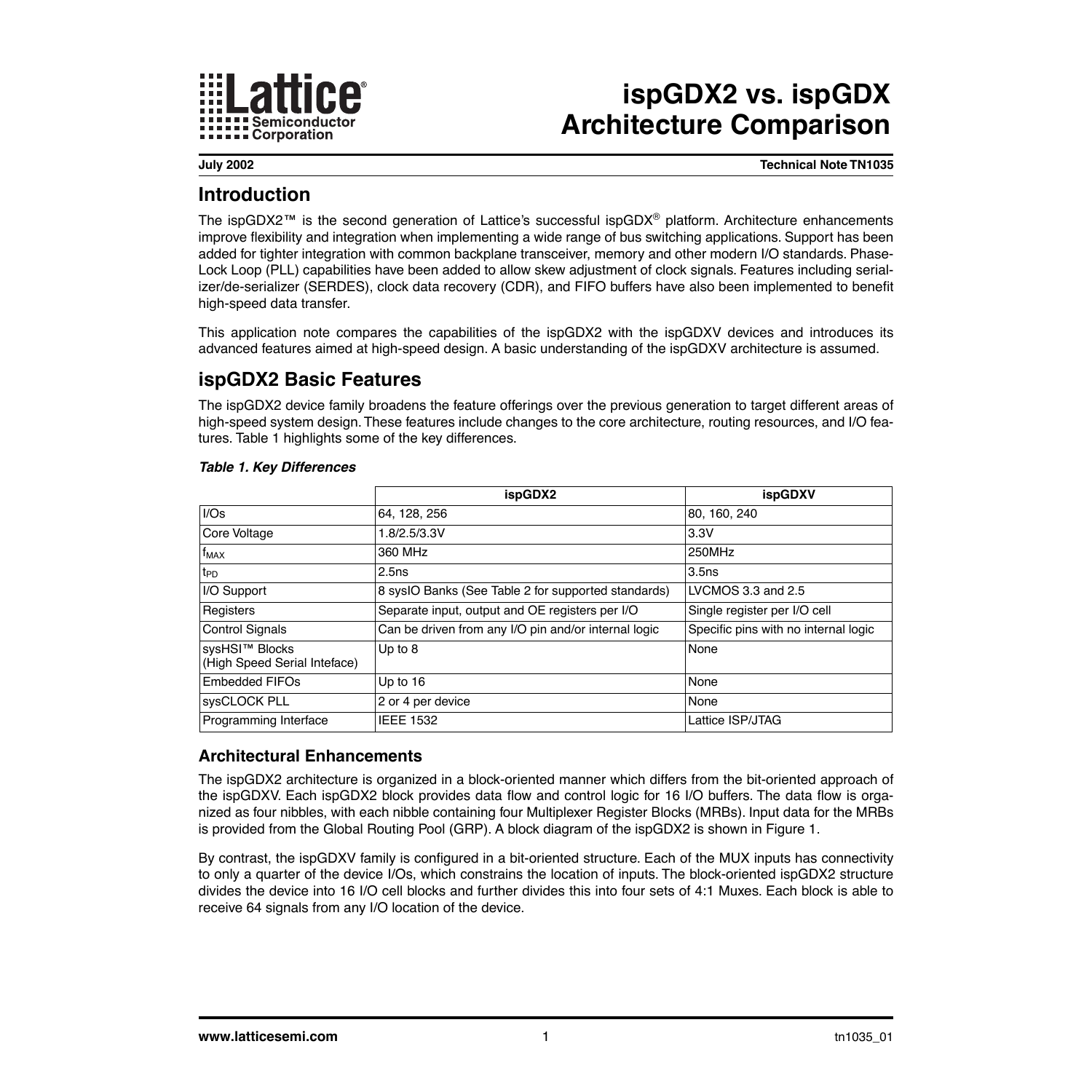<span id="page-1-0"></span>



#### **ispGDX2 MUX and Register Block (MRB)**

Each MRB block has a 4:1 MUX and three registers. The output register has the same basic functionality as in the ispGDXV device. The two additional registers allow registering the input and output enable (OE) signals. These extra registers allow greater capability and efficiency for high-speed designs such as pipelining and reduced setup times.

The OE register allows synchronization of outputs, based on the same clock edge as the output register. This feature is critical in high-speed designs, since it increases the predictability of data arrival at the device pins, and provides minimal skew among outputs.

Separation of input and output registers effectively doubles the device register density. By using separate clock and clock enable signals, the input and output registers can be used independently. The built-in bi-directional shift register capability for each input and output register provides flexibility in resource usage. For example, it allows designers to build high-speed serializer/de-serializers through the GRP.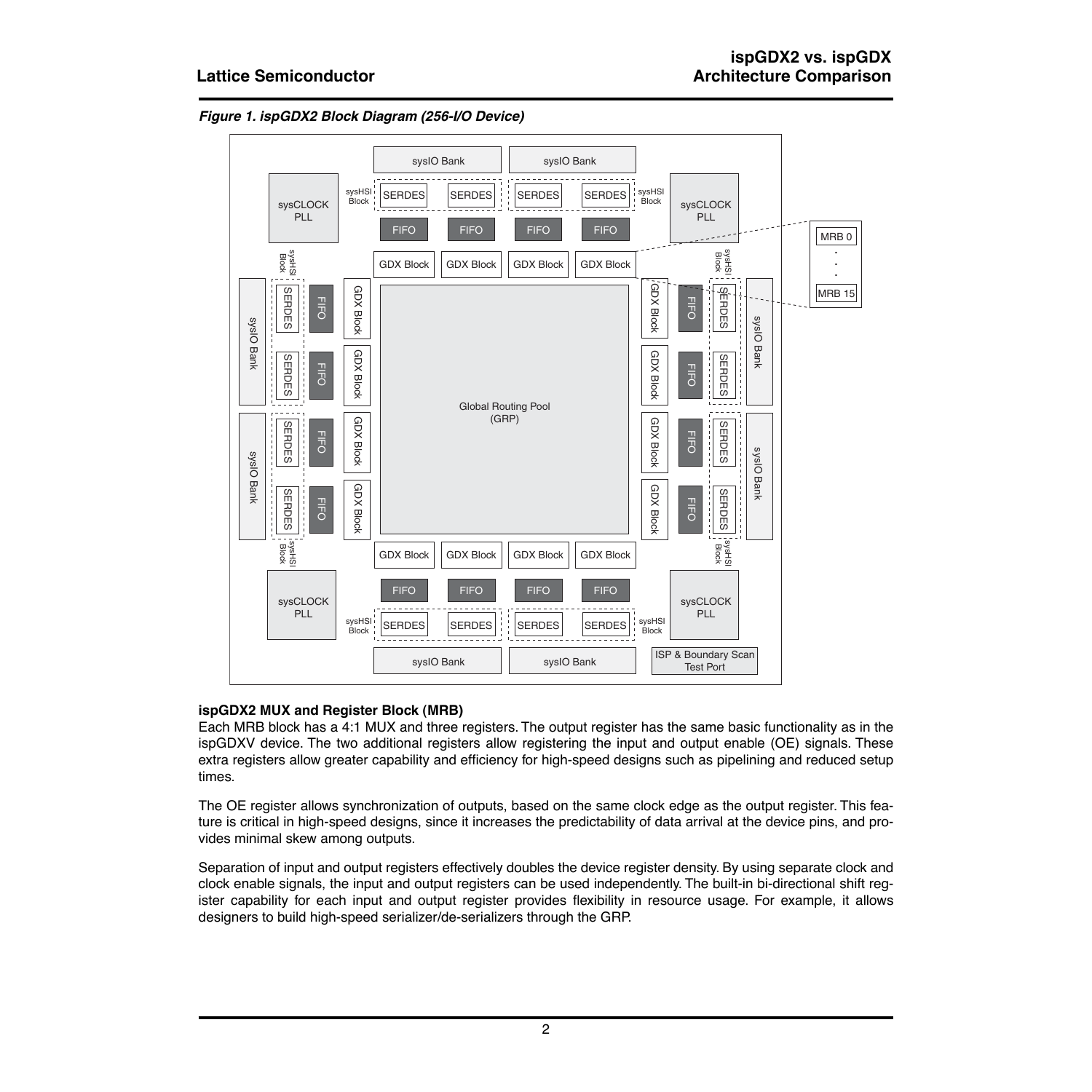#### *Figure 2. ispGDX2 MRB*



\*Selected MRBs see Logic Signal Connection Table for details

#### **Control Array**

The Control Array, completely new to the ispGDX2, receives signals from the GRP and generates control signals for all 16 MRBs within a GDX Block. These control signals are derived from product term logic within the Control Array. The Control Array expands previous ispGDXV capabilities by allowing control signals to be simple logical combinations of many inputs. These signals include MUX selects, clock/clock enables, set/resets, and output enables. [Figure 3](#page-3-0) shows the connectivity between the Control Array, GRP, and MRBs.

As an example of added flexibility from the Control Array, consider register initialization. While the ispGDXV registers could be reset only using the global reset pin, the ispGDX2 allows independent set/reset signals from the Control Array.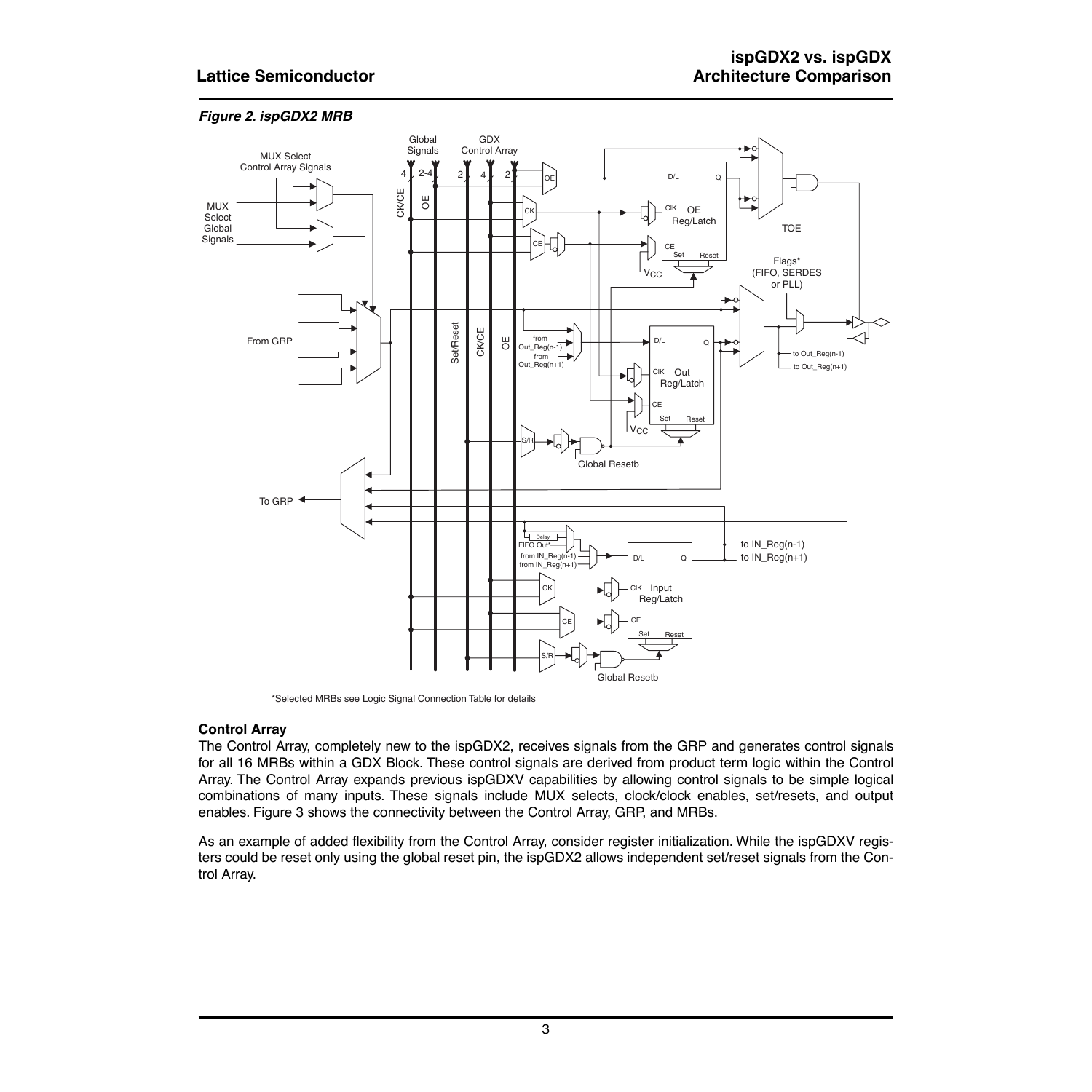#### <span id="page-3-0"></span>*Figure 3. Control Array*



#### **I/O Enhancements**

Another significant advantage of the ispGDX2 architecture is in the supported I/O standards. While the ispGDXV device allows LVCMOS levels of 3.3V or 2.5V for each I/O, the ispGDX2 device family provides a much wider range of I/O standards. A complete list of supported I/O standards and their applications is listed in Table 2.

The inputs and outputs of each ispGDX2 device are divided into eight programmable sysIO banks, which can be configured independently to utilize any of the available I/O standards. As shown in Figure 4, each sysIO bank has its own I/O supply voltage ( $V_{CCO}$ ) and reference voltage ( $V_{REF}$ ), allowing each bank to be completely independent from the other. Each I/O within a bank can be configured to any of the different I/O standards consistent with the supplied  $V_{CCO}$  and  $V_{REF}$  levels.



#### *Figure 4. ispGDX2 I/O Banks*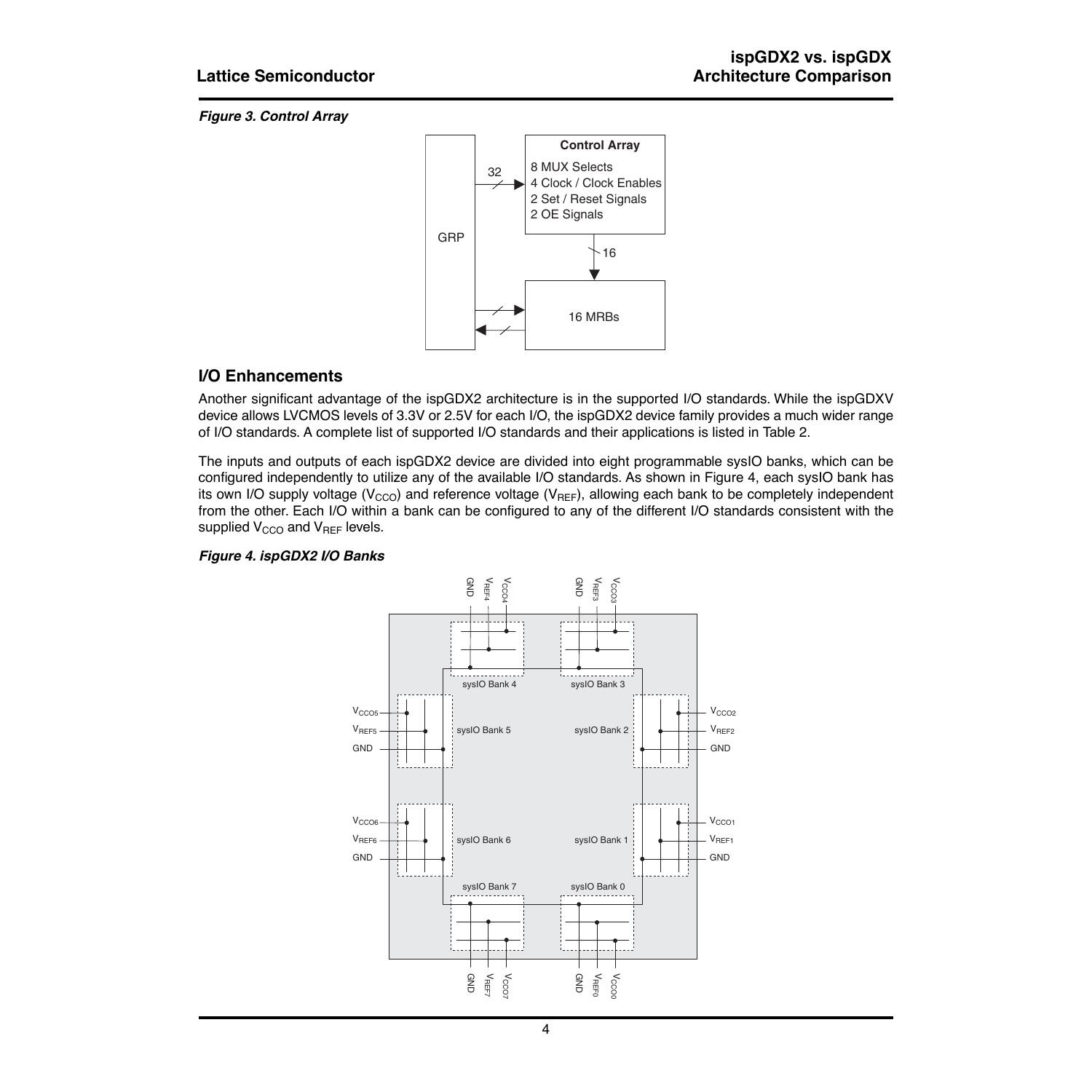| sysIO Standard        | Nominal V <sub>cco</sub> | <b>Nominal V<sub>REF</sub></b> | Nominal V <sub>TT</sub>      | <b>Application</b>          |
|-----------------------|--------------------------|--------------------------------|------------------------------|-----------------------------|
| LVCMOS 3.3            | 3.3V                     |                                | $\qquad \qquad \blacksquare$ | Standard<br>Interface       |
| LVCMOS 2.5            | 2.5V                     | $\blacksquare$                 | $\blacksquare$               |                             |
| LVCMOS 1.8            | 1.8V                     | $\blacksquare$                 | $\blacksquare$               |                             |
| <b>LVTTL</b>          | 3.3V                     |                                | $\qquad \qquad \blacksquare$ |                             |
| <b>PCI 3.3V</b>       | 3.3V                     |                                |                              | <b>Bus</b><br>Interface     |
| PCI-X                 | 3.3V                     |                                |                              |                             |
| AGP-1X                | 3.3V                     |                                | ٠                            |                             |
| $GTL +$               | 1.8/2.5/3.3V             | 1.0V                           | 1.5V                         |                             |
| SSTL3 class   & II    | 3.3V                     | 1.5V                           | 1.5V                         | <b>DRAM</b><br>Interface    |
| SSTL2 class   & II    | 2.5V                     | 1.25V                          | 1.25V                        |                             |
| CTT 3.3               | 3.3V                     | 1.5V                           | 1.5V                         |                             |
| CTT 2.5               | 2.5V                     | 1.25V                          | 1.25V                        |                             |
| <b>HSTL class I</b>   | 1.5V                     | 0.75V                          | 0.75V                        | <b>SRAM</b><br>Interface    |
| <b>HSTL class III</b> | 1.5V                     | 0.9V                           | 0.75V                        |                             |
| <b>HSTL class IV</b>  | 1.5V                     | 0.9V                           | 1.5V                         |                             |
| <b>LVDS</b>           | 2.5/3.3V                 | $\blacksquare$                 | $\blacksquare$               | <b>High Speed Interface</b> |
| <b>BLVDS</b>          | 2.5/3.3V                 | $\blacksquare$                 | $\blacksquare$               |                             |

#### *Table 2. ispGDX2 Supported I/O Standards*

# **Clock Implementation**

Like the ispGDXV family of devices, the ispGDX2 features four dedicated clock nets that are routed to all registers/latches and available for use as a clock or clock enable. In the ispGDXV, these nets were driven directly from four global clock pins. The ispGDX2 also retains this basic functionality, but adds the capability to be driven differentially and/or via an available sysCLOCK PLL. Pairs of clock inputs are used to implement LVDS differential clocks. The ability to drive a clock from an I/O is preserved in the ispGDX2, but offers enhancement by way of the Control Array. The Control Array allows the clock and clock enable signals to be derived from a combination of signals as a product term.

# **ispGDX2 Advanced Features**

# **sysCLOCK PLL**

High-speed designs push the limit of clock speed while shrinking the system timing budget. These changes in the system environment demand a more precise clock control in programmable devices. Up to four sysCLOCK PLLs are available in ispGDX2 devices to provide enhanced control of system clocks. Each sysCLOCK PLL is comprised of a PLL and programmable network of elements consisting of dividers, delays, and feedback. These features permit clock dividing, multiplying, skewing/de-skewing, and synchronization capabilities.

# **Operating Modes**

All GDX blocks in the ispGDX2 family can be programmed in four modes: Basic, FIFO only, SERDES only, and FIFO and SERDES mode ([Figure 5\)](#page-5-0). In basic mode, the SERDES and FIFO are disabled and the MUX output of the MRB connects to the output register. Inputs are connected to the GRP via the MRB.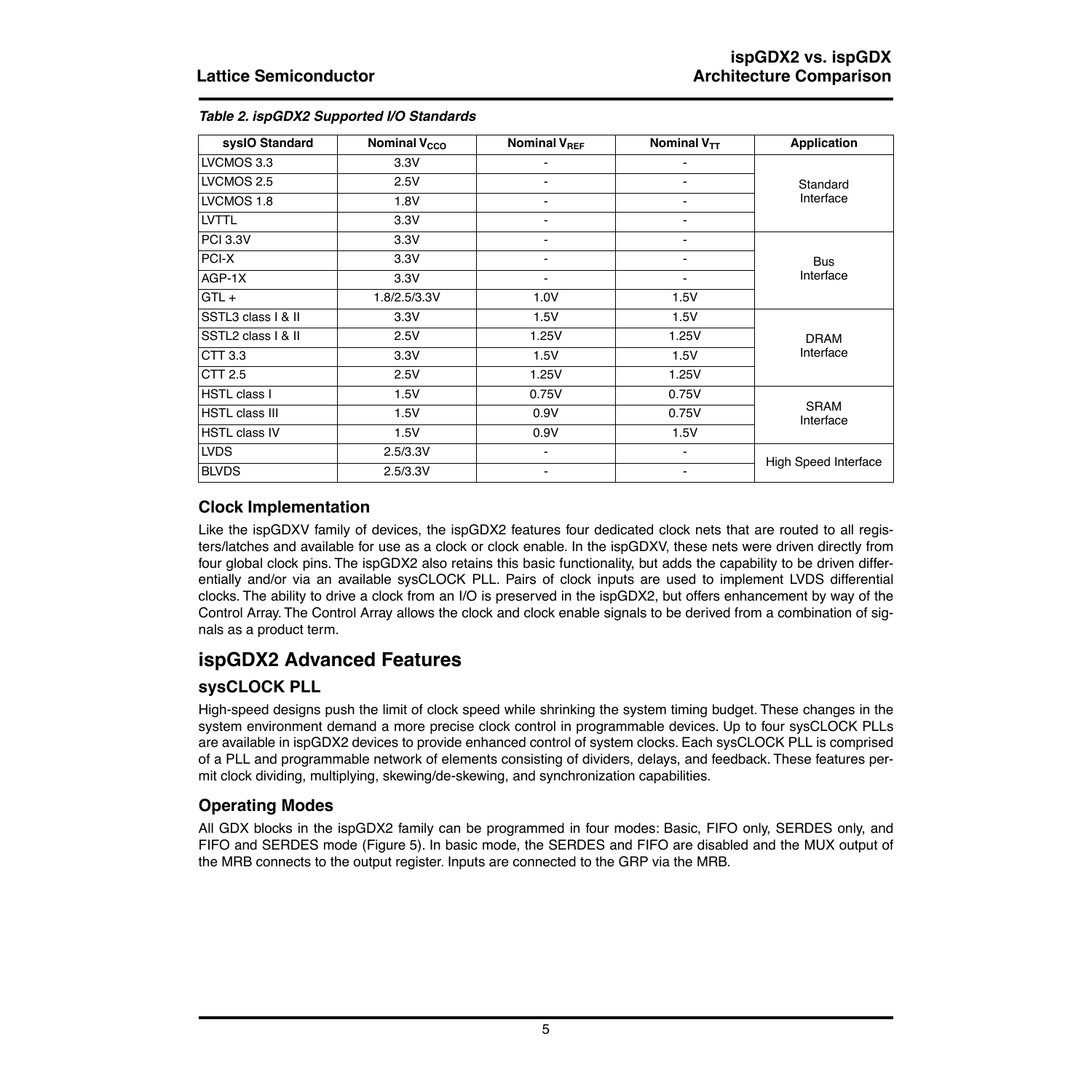#### <span id="page-5-0"></span>*Figure 5. Operating Modes*





# **FIFO**

The ispGDX2 FIFO block is comprised of a 10-bit wide, 15-word deep RAM configured as a "circular queue" structure. The FIFO is intended for synchronization between SERDES and ispGDX2 internal logic, although it can be used as a generic FIFO operated either synchronously or asynchronously. In FIFO mode, 10 of the I/O from the associated GDX block are used for data and three are used for status monitoring. The three flags available for monitoring the status of each FIFO are Empty, Full, and Start Read. Up to 16 such blocks are available in the ispGDX2.

# **High Speed Serial Interface Block (sysHSI Block)**

The ispGDX2 device family incorporates multiple High Speed Serial Interface blocks that permit up to 850Mbps transfer rates per LVDS I/O pair. Each sysHSI block utilizes two serializer/de-serializer (SERDES) elements that feature clock/data recovery (CDR) circuitry. Each SERDES can be used as a full duplex channel. The SERDES pair within a sysHSI block share a common clock signal coming from its own sysHSI PLL. Therefore, using sysHSI blocks will not consume any generic PLL resources in the device. [Figure 6](#page-6-0) illustrates the sysHSI block and its interface.

Two common data coding modes are supported in the sysHSI block: 10B/12B and 8B/10B. The 10B/12B mode is fully implemented within the ispGDX2 device, including coding and decoding. For 8B/10B, the symbol boundaries are aligned, but external encoding and decoding is required. In addition, sysHSI blocks support Source Synchronous mode with a 4, 6, or 8 channel interface.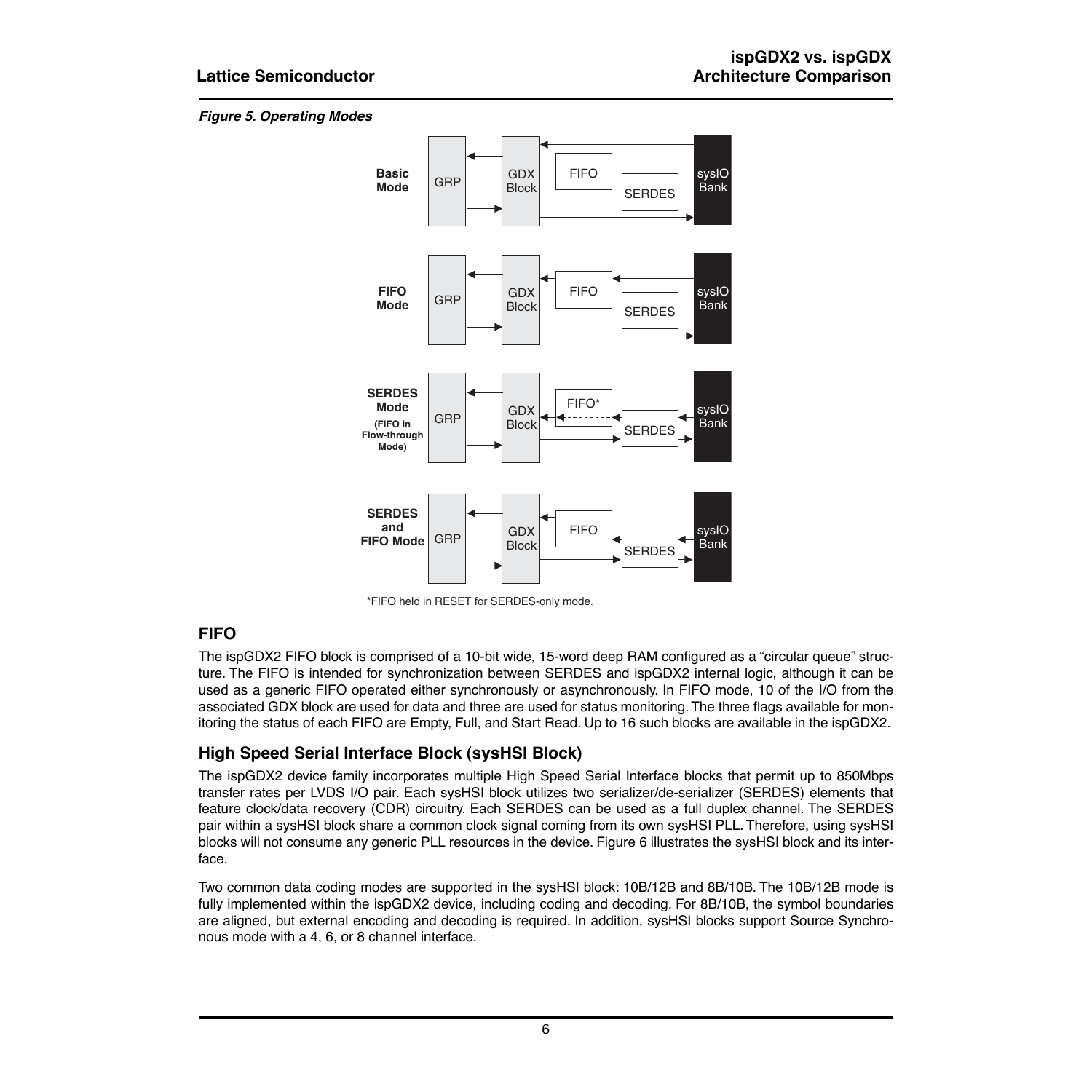#### <span id="page-6-0"></span>*Figure 6. sysHSI Block*



Note: Some pins are shared. See Logic Signal Connections table for details

# **Summary**

Unlike its predecessors, targeted for standard bus multiplexing, signal routing and switching, and board layout control for broad range of system designs, the ispGDX2 family offers greater flexibility and more features to facilitate high-speed data switching and routing. This is particularly true in systems that require high-speed serial data link support. A wider range of I/O standards and integrated PLL functionality permit greater capability and reduce the need for additional components. The sysHSI block, with integrated SERDES and FIFO modules, provide system designers with an integrated platform for managing multi-gigabit data transfer rates.